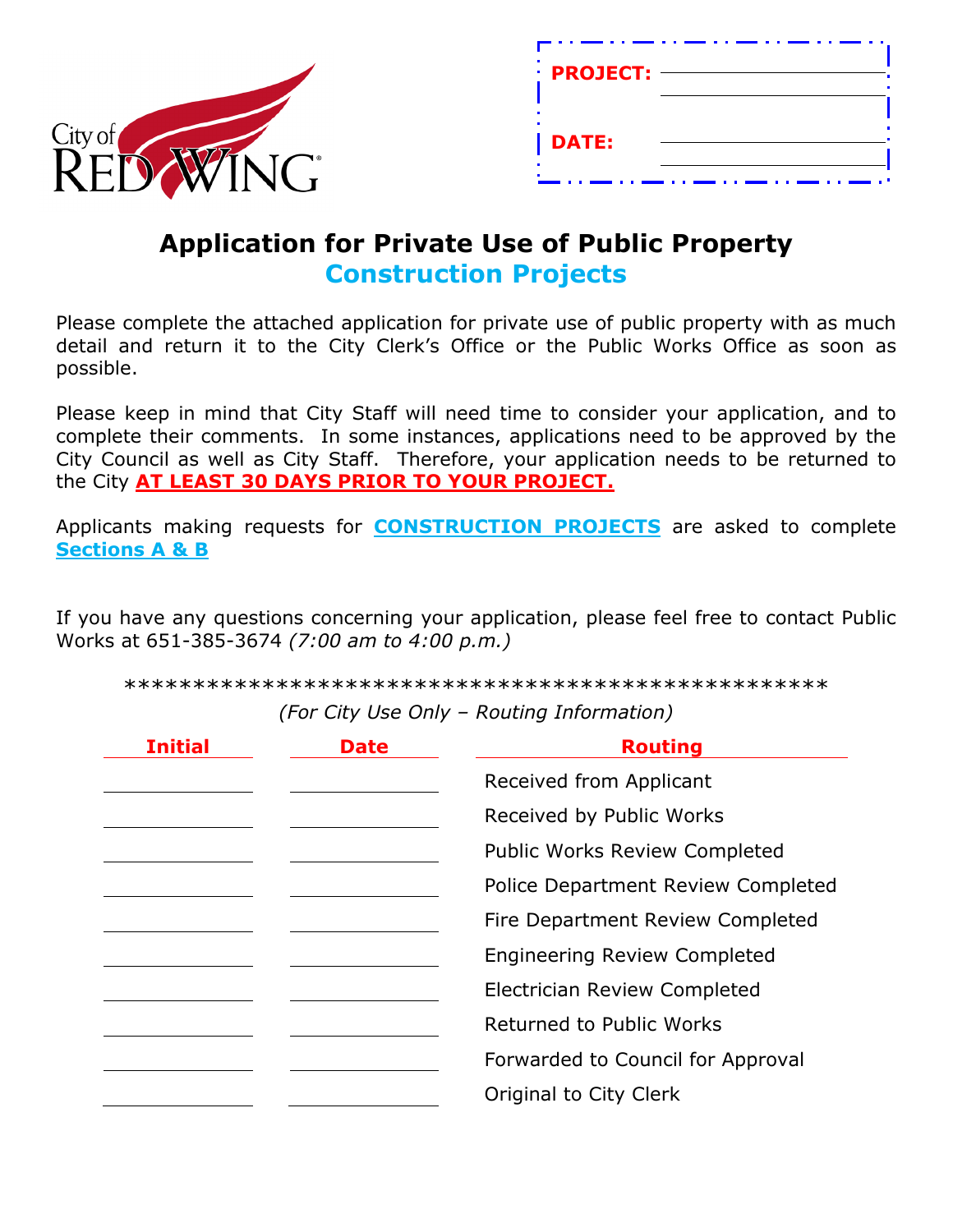# **SECTION A – General Information**

## **CITY OF RED WING PRIVATE USE OF STREETS, PARKING AREAS & PUBLIC PROPERTY**

| Name:          |       |                                                                                                                                                                                                                                      |                                                                                                     |
|----------------|-------|--------------------------------------------------------------------------------------------------------------------------------------------------------------------------------------------------------------------------------------|-----------------------------------------------------------------------------------------------------|
| Agency:        |       | <u> 1989 - Johann Barbara, martin amerikan basar dan berasal dan berasal dan berasal dari berasal dan berasal dan</u>                                                                                                                |                                                                                                     |
| Address:       |       | <u> 1989 - Johann Stoff, deutscher Stoffen und der Stoffen und der Stoffen und der Stoffen und der Stoffen und der</u>                                                                                                               |                                                                                                     |
| City/State/Zip |       | <u>some started and the started and the started and the started and the started and the started and the started and the started and the started and the started and the started and the started and the started and the started </u> |                                                                                                     |
|                |       |                                                                                                                                                                                                                                      |                                                                                                     |
| Work Phone:    |       |                                                                                                                                                                                                                                      |                                                                                                     |
|                |       |                                                                                                                                                                                                                                      |                                                                                                     |
|                |       |                                                                                                                                                                                                                                      |                                                                                                     |
| Times:         | From: | $\overline{a}$ To:                                                                                                                                                                                                                   |                                                                                                     |
|                |       |                                                                                                                                                                                                                                      | Please provide a detailed description of what your project entails: ___________________             |
|                |       |                                                                                                                                                                                                                                      |                                                                                                     |
|                |       |                                                                                                                                                                                                                                      |                                                                                                     |
|                |       |                                                                                                                                                                                                                                      |                                                                                                     |
|                |       |                                                                                                                                                                                                                                      |                                                                                                     |
| this project:  |       |                                                                                                                                                                                                                                      | Please list the public facilities, parks, streets, or public property you are requesting use of for |
|                |       |                                                                                                                                                                                                                                      |                                                                                                     |
|                |       |                                                                                                                                                                                                                                      |                                                                                                     |
|                |       |                                                                                                                                                                                                                                      |                                                                                                     |
|                |       |                                                                                                                                                                                                                                      |                                                                                                     |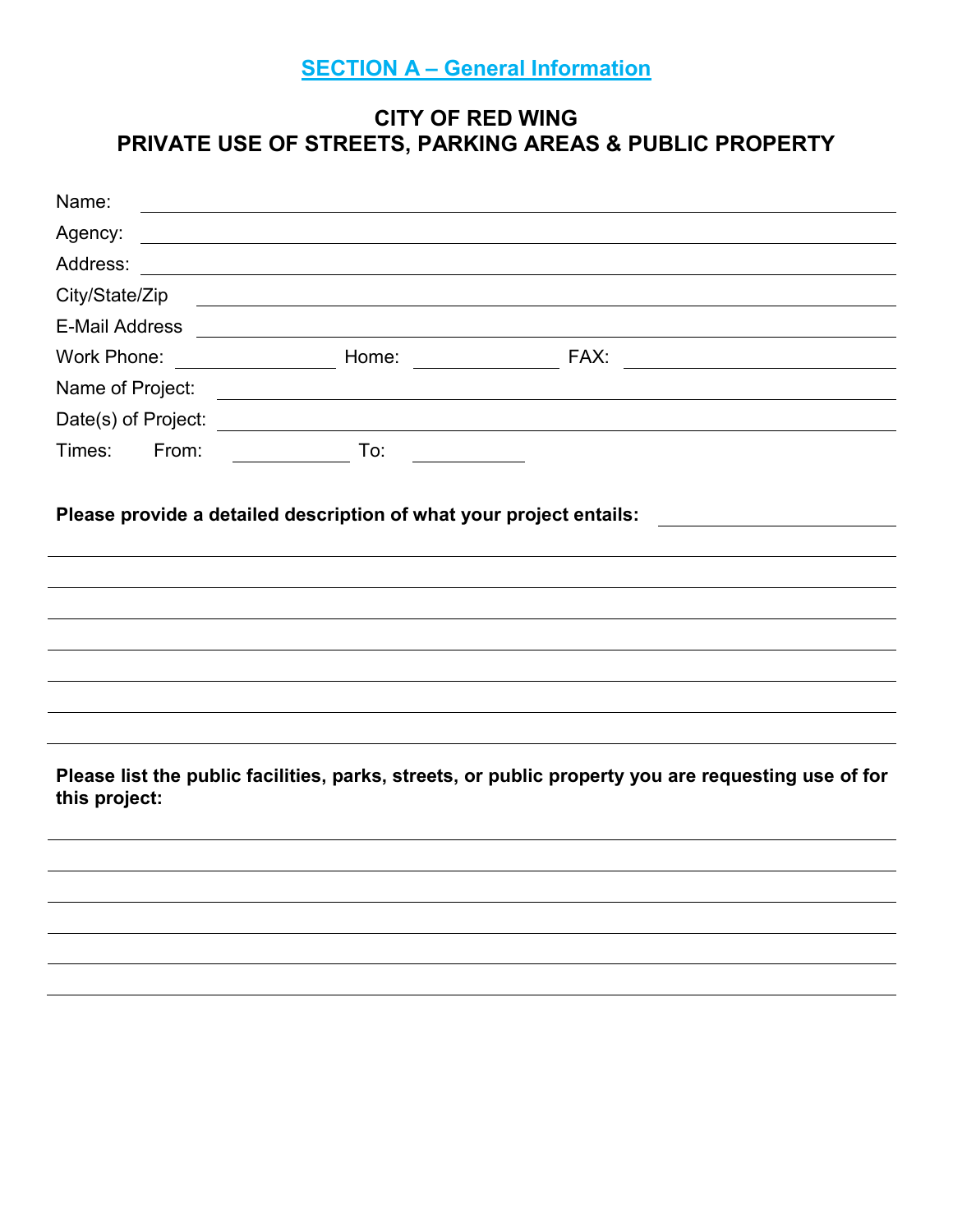## **What are the General Liability insurance coverage limits of the Applicant?**

Per Occurrence:  $\frac{6}{9}$  and the Community Ceneral Aggregate:  $\frac{6}{9}$ 

| Name:    |  |
|----------|--|
| Address: |  |
|          |  |
| Phone:   |  |

On behalf of the Applicant, I hereby certify that all of the foregoing statements are true and accurate to the best of my knowledge. Applicant makes this application in accordance with City Code, Section 7.13. **Applicant acknowledges that, prior to the granting of this permission by the City, Applicant will be required to furnish proof of insurance** with General Liability insurance limits of at least \$1,000,000 per occurrence and \$2,000,000 general aggregate limit (coverage limit requirement may be satisfied by a General Liability policy in combination with an Excess Liability or Umbrella Liability policy). The Applicant's insurance coverage must be primary, written on an "Occurrence" basis and **MUST list the City of Red Wing as an additional insured**. Applicant agrees to defend, indemnify and hold harmless the City and its officials, employees and agents from any liabilities, judgments, losses, costs or charges (including attorneys' fees) incurred by the City as a result of any claim, demand, action or suit relating to any bodily injury (including death), loss, or property damage caused by, arising out of, related to or associated with use of the property by Applicant, its guests or invitees resulting from this application and its use.

I further understand that the City may charge a fee for the use of the public property. In no event will I acquire any rights, title, or interest in the public property whatsoever; and the City may cancel my use of the property any time with or without prior notice to me.

I further understand that in granting this permit the City is not waiving compliance with other ordinances or the requirements to obtain any other permits and, further, that I am responsible for obtaining any other permits required by law from other appropriate governmental entities.

Applicant shall insure that all public property is restored or left in an acceptable condition.

I certify that I have the authority to bind Applicant to the above terms.

Applicant Applicant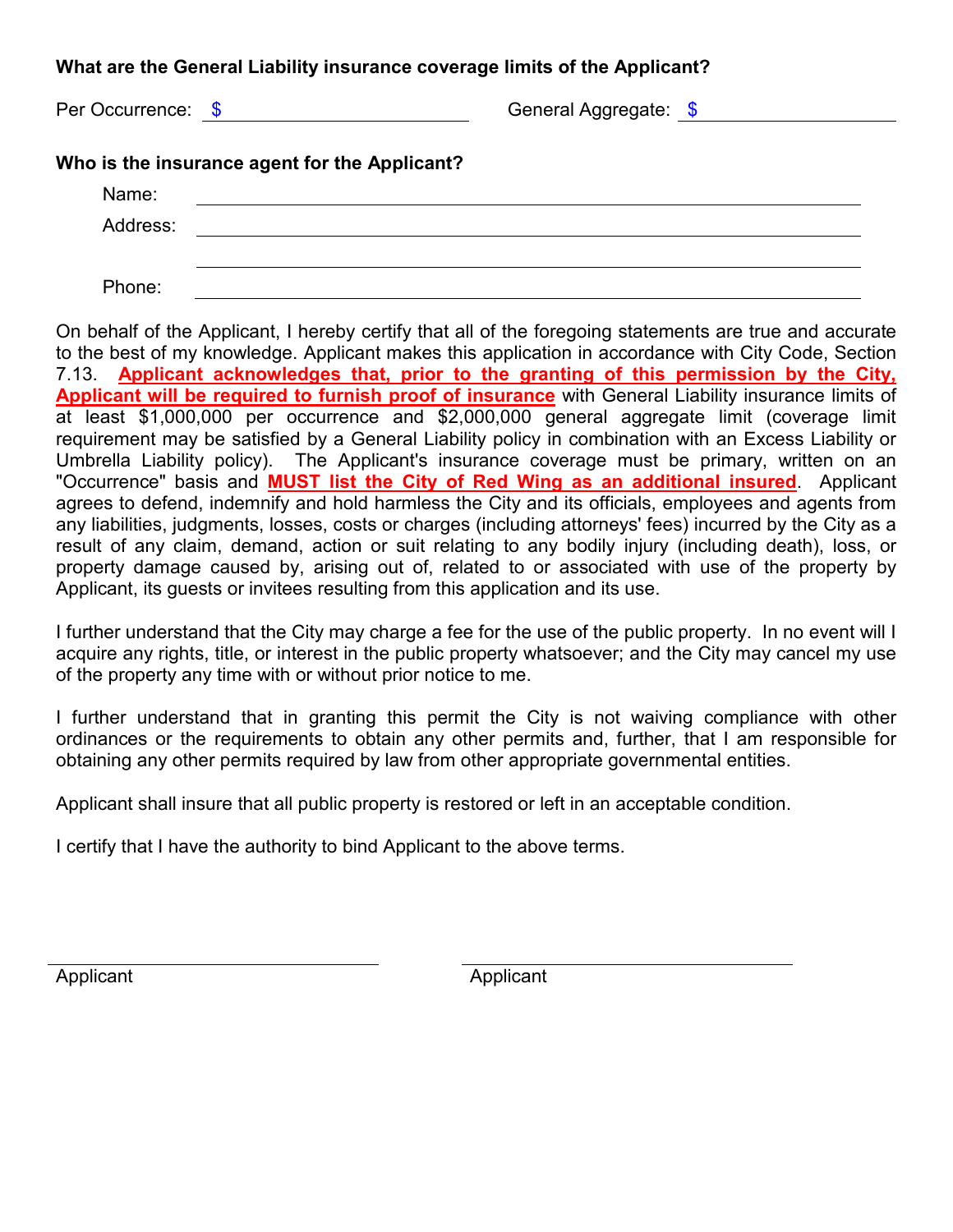### City of Red Wing **PLOT PLAN**

#### **INSTRUCTIONS TO APPLICANT**

For street closures, please show the location and distance of all buildings in relation to street / alley right-of-ways. Clearly indicate area of requested use.

For parades, please use the plot plan to show streets requested for parade route.

|  | <b>Indicate North in Circle</b> |  | Scale $1" =$ FT |  |
|--|---------------------------------|--|-----------------|--|
|  |                                 |  |                 |  |
|  |                                 |  |                 |  |
|  |                                 |  |                 |  |
|  |                                 |  |                 |  |
|  |                                 |  |                 |  |
|  |                                 |  |                 |  |
|  |                                 |  |                 |  |
|  |                                 |  |                 |  |
|  |                                 |  |                 |  |
|  |                                 |  |                 |  |

I/We certify that the proposed use will conform to the dimensions and uses shown above and that no changes will be made without first obtaining approval.

Property Owner(s) of site and structure

Signature of Owner Date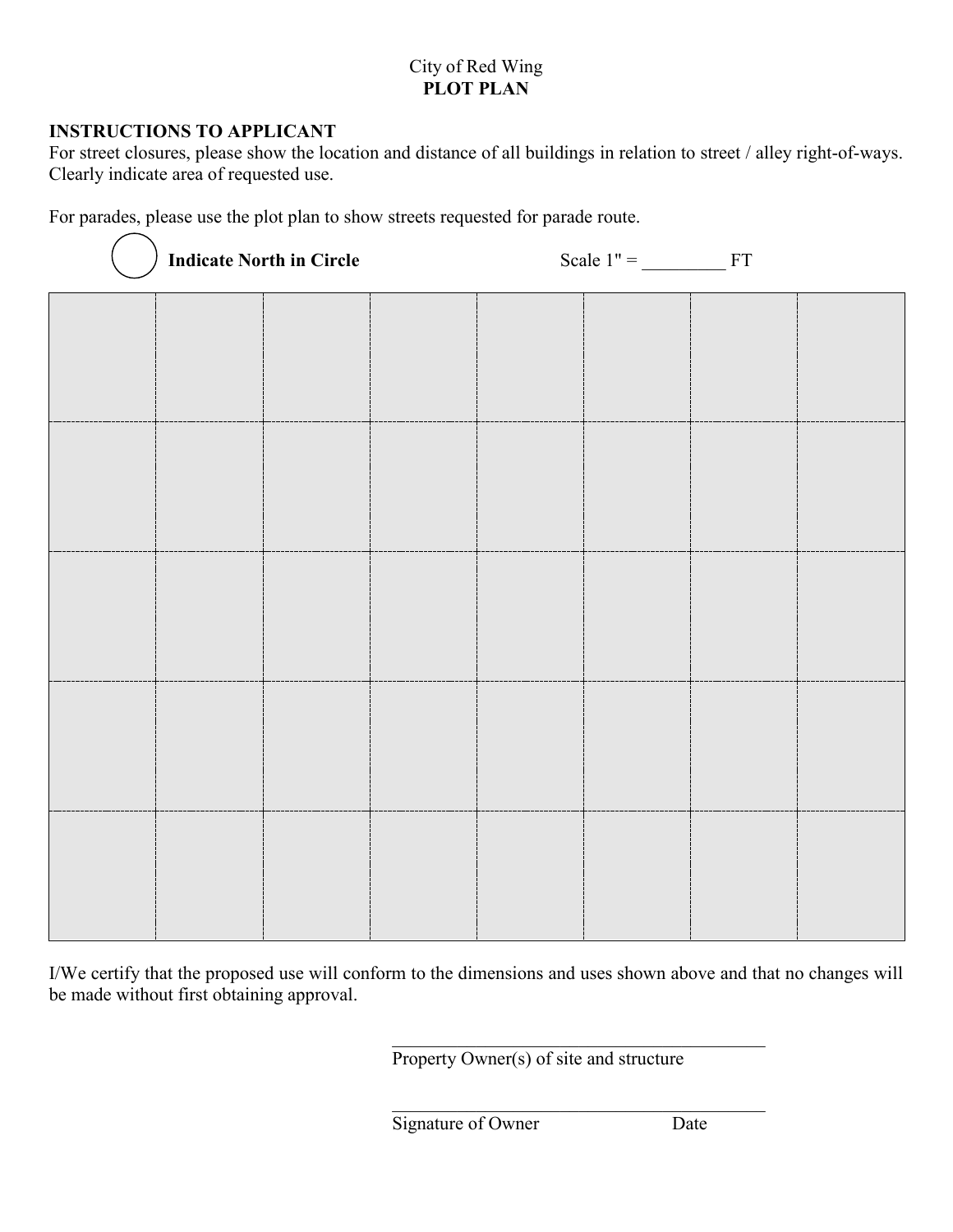# **SECTION B – Construction**

| <b>No</b><br>Are you requesting any street closures?<br>Yes                                                                                                                                                                                                                                                                                                                                                                                                                                                                                                                                                                                                                                                                                                                         |  |  |  |  |  |
|-------------------------------------------------------------------------------------------------------------------------------------------------------------------------------------------------------------------------------------------------------------------------------------------------------------------------------------------------------------------------------------------------------------------------------------------------------------------------------------------------------------------------------------------------------------------------------------------------------------------------------------------------------------------------------------------------------------------------------------------------------------------------------------|--|--|--|--|--|
| If yes, please list street(s) and requested closure times.                                                                                                                                                                                                                                                                                                                                                                                                                                                                                                                                                                                                                                                                                                                          |  |  |  |  |  |
|                                                                                                                                                                                                                                                                                                                                                                                                                                                                                                                                                                                                                                                                                                                                                                                     |  |  |  |  |  |
|                                                                                                                                                                                                                                                                                                                                                                                                                                                                                                                                                                                                                                                                                                                                                                                     |  |  |  |  |  |
| No<br>Are you requesting use of any parking stalls?<br>Yes                                                                                                                                                                                                                                                                                                                                                                                                                                                                                                                                                                                                                                                                                                                          |  |  |  |  |  |
| If yes, please list how many parking stalls will be used, the reason for the use of the parking<br>stalls, the location of the parking stalls to be used and the timeframe of the use of the parking<br>stalls. (Please note that City Policy is to not allow construction trailers or dumpsters to take up parking stalls over<br>weekends when projects take more than 30 days. If there is project activity during the weekend, staff can waive this<br>restriction. If you are requesting use of parking stalls for a timeframe of less than 30 days you may leave the<br>equipment/dumpster in the parking stall over the weekend, however Council would prefer that the equipment and/or<br>dumpster be removed if there is no work occurring on the project over a weekend.) |  |  |  |  |  |
|                                                                                                                                                                                                                                                                                                                                                                                                                                                                                                                                                                                                                                                                                                                                                                                     |  |  |  |  |  |
|                                                                                                                                                                                                                                                                                                                                                                                                                                                                                                                                                                                                                                                                                                                                                                                     |  |  |  |  |  |
| Are you requesting closure/partial closure of any sidewalks?<br><b>No</b><br>Yes                                                                                                                                                                                                                                                                                                                                                                                                                                                                                                                                                                                                                                                                                                    |  |  |  |  |  |
| If yes, please list the reason, location and time frame for closure. (City Policy is to not allow sidewalks<br>closed during non-construction timeframes.)                                                                                                                                                                                                                                                                                                                                                                                                                                                                                                                                                                                                                          |  |  |  |  |  |
|                                                                                                                                                                                                                                                                                                                                                                                                                                                                                                                                                                                                                                                                                                                                                                                     |  |  |  |  |  |
| Are you requesting no parking prior to and/or during your project? If yes, please list<br>requested street(s)/time(s) below. (City ordinance requires that the notice of no-parking restrictions must be<br>posted 20 hours before the no-parking starts. There is a cost for this service and the Public Safety Department will<br>provide this cost information)                                                                                                                                                                                                                                                                                                                                                                                                                  |  |  |  |  |  |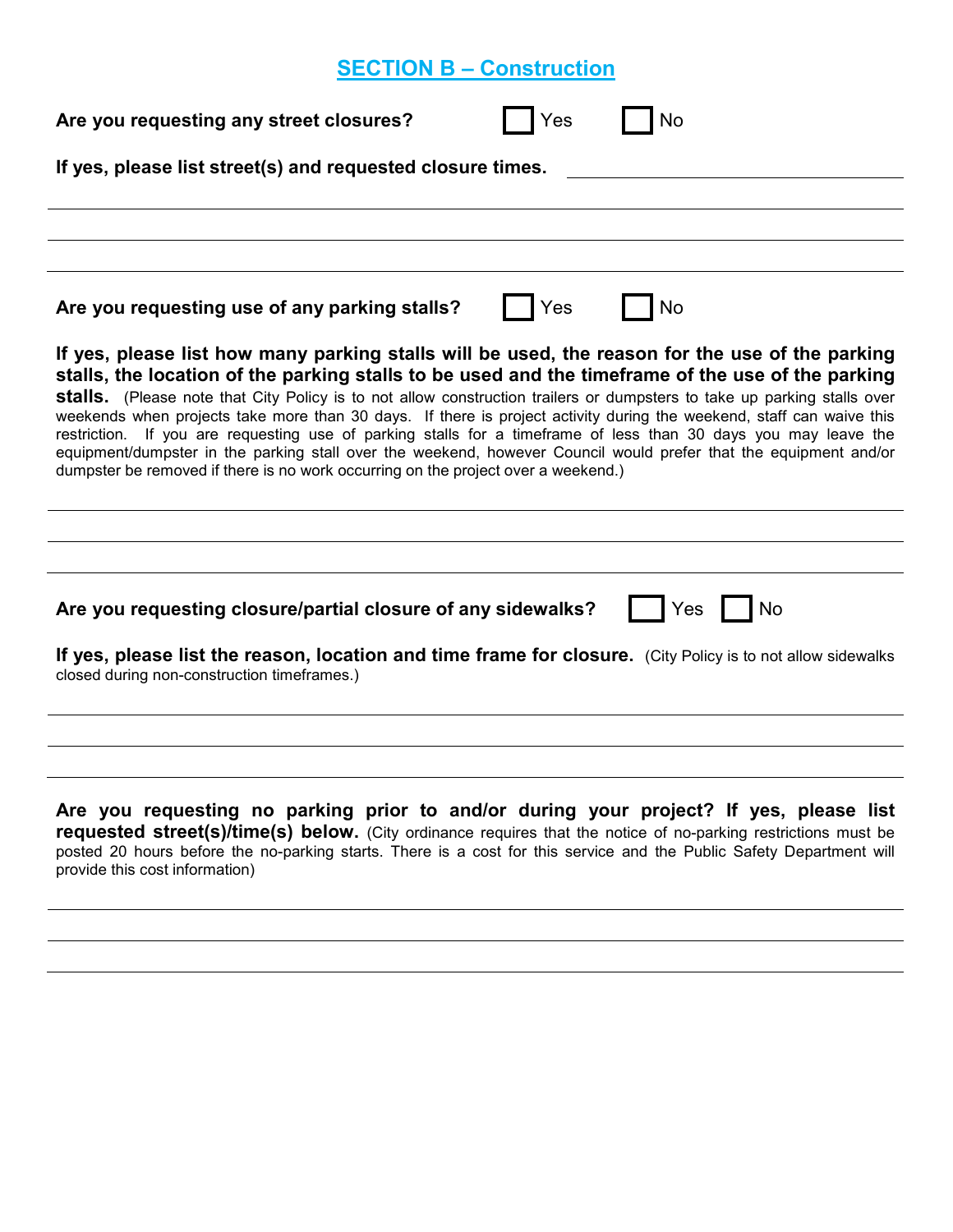#### **Cones and barricades are necessary for most construction projects. They are available to rent from the Public Works department. Attached is a rental information sheet.**

Contractors are reminded that, if you are renting signs/barricades from the City, you are responsible to pick up, set up, take down and return all signs and barricades necessary for your project. Police Department staff will review the placement to ensure safety and enforceability.

### **Will you provide your own cones / barricades or do you wish to rent them from Public Works?**

Provide Own **Rent from Public Works** 

#### **If renting, please list the number and type of cone / barricade you wish to rent.**

| Number | Type                                |
|--------|-------------------------------------|
|        | Stop Sign on Stand                  |
|        | No Left Turn Sign on Stand          |
|        | No Right Turn Sign on Stand         |
|        | <b>Closed to Thru Traffic Signs</b> |
|        | Road Closed Sign                    |
|        | Pedestrian Barricades               |
|        |                                     |
|        |                                     |
|        |                                     |

**If you are providing your own, please list the company you are acquiring the signs from and the number of type of signs you plan to use:**